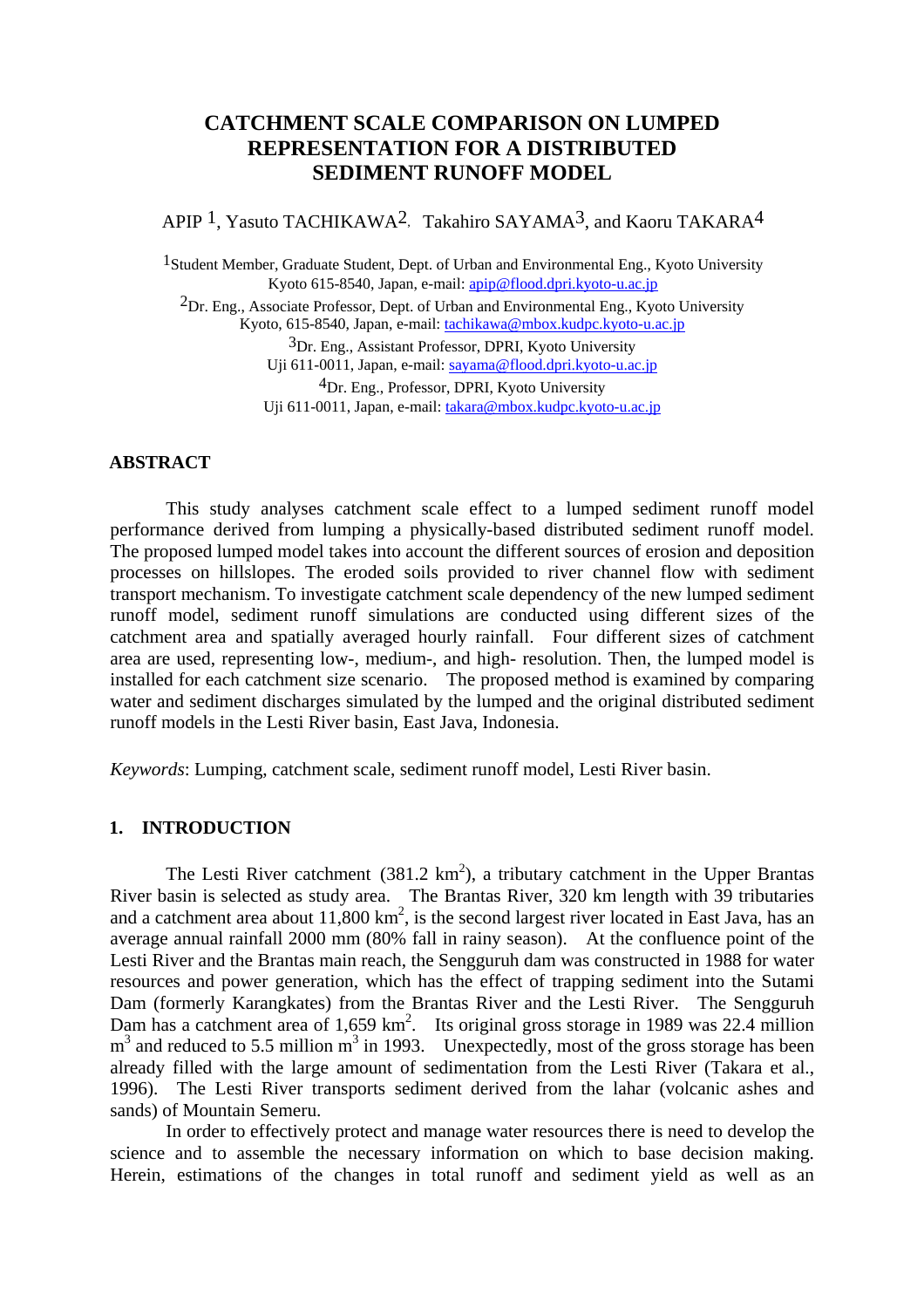understanding of those processes mechanism with time and space in the catchment scale are quite important for solution of a number of problems. Design and operational of dams and reservoirs, design of soil conservation, land-use planning, water quality and aquatic habitat management are some of the examples.

Mathematical models, including physically-based, can help to make quantified evaluation, prediction, or to understand the important processes and interactions in sediment runoff phenomenon. Physically-based distributed sediment runoff model and it lumping for Lesti River catchment were newly developed by authors (Apip et al., 2008 and Takara et al., 2001). The main propose to lump a distributed model is to produce a new lumped sediment runoff model version as interest in sediment runoff modelling extends to large catchments scale and to reduce computational time. Governing lumped model parameters derived physically by keeping the physical meanings of an original distributed model, which are obtained from integration of distributed equation according to lumping distributed approach and catchment characteristic from grid-cell based scale to the catchment scale, then new type of lumped model version is run without any additional calibration.

 Earlier research results have shown that the rainfall runoff simulations from a wellvalidated hydrological model scale dependent to catchment area and the complex patterns. The lumped scale for rainfall runoff model is about  $200 \text{ km}^2$ , however the lumped scale of sediment runoff model is not clear. This paper illustrates the relation between catchment area, water discharge (total runoff), and sediment concentration by a combination of simulated of those values by an original distributed sediment runoff model and it lumped at different spatial scales inside study area.

## **2. DISTRIBUTED SEDIMENT RUNOFF MODEL**

The physically-based distributed sediment runoff model has been developed to determine the runoff hydrograph, sedimentgraph, and total sediment runoff generated from any temporally-spatially varied rainfall event and continuous rainfall data input. The modeling approach is deterministic, physically-based, empirical, spatially distributed and dynamical in time. Dynamic spatial of water movements, erosion patterns and sediment rates can be predicted at any location inside the catchment as well. The concept of physically-based distributed sediment runoff modeling is shown in Figure 1. A sediment transport algorithm is newly added to the rainfall runoff model. Sediment runoff simulation can be divided in two parallel phases: runoff generation and soil detachment.



Figure 1 Schematic diagram of the physically-based distributed sediment runoff model within grid-cell scale.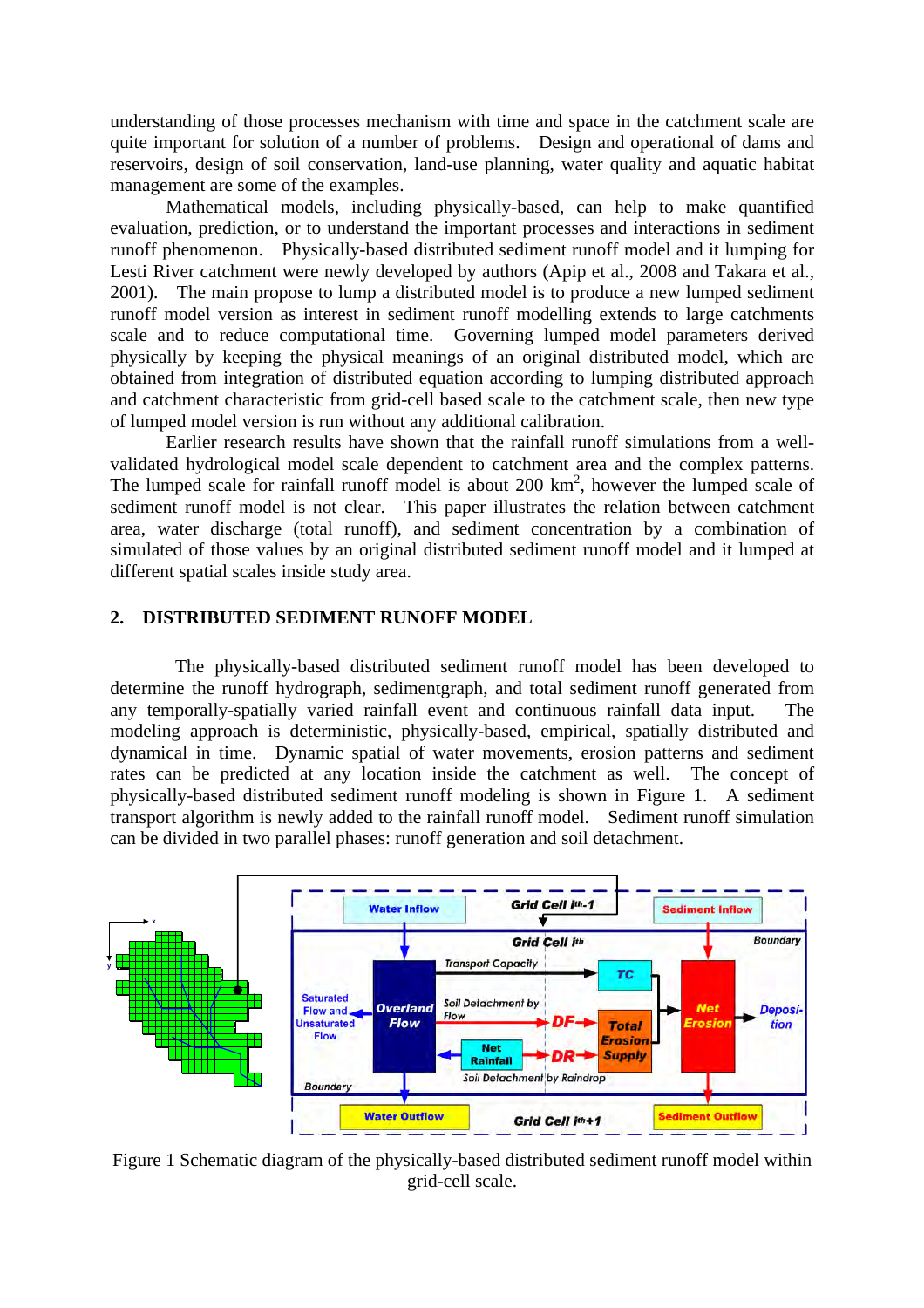For a given rainfall event, once the rainfall is directly added to subsurface or surface flow according to the water depth on the rainfall dropping grid-cell. The model does not consider the initial rainfall losses due to vertical water flow directly, such as infiltration effects. Rainfall runoff model effectively simulates lagged subsurface flow with calibrated hydraulic conductivities and soil layers depth.

The hydrological model considers three principal water flux pathways within a catchment: subsurface flow through unsaturated flow (capillary pore), subsurface flow through saturated flow (non-capillary pore), and surface overland flow. Using a stagedischarge relationship, after the water depth is greater than the surface soil layer, the net rainfall will accumulate as surface water and begin to flow as overland flow. Subsurface and surface flows in both land surface and river channel networks are computed as kinematic wave. The eroded sediment is transported by overland flow to river channels.

The sediment transport algorithm includes multiple sources of sediment transport, which are soil detachment by raindrop *(DR)* and hydraulic detachment or deposition driven by overland flow (*DF*). Soil detachment for interrill and rill implicitly are simulated respectively, rain splash and flow detachment. The erosion or deposition rates are calculated as a function of the hydraulic properties of the flow, the physical properties of the soil and the surface characteristic. The detachment of soil particles by raindrop impact is function of the energy imparted to the soil surface by the individual drops. The basic assumption of this model is that the sediment is transported and yielded when overland flow occurs. The transport capacity of the overland flow also needs to be specified, in which suspended sediment flow is calculated using the transport capacity approach, as it acts as an upper limit to the potential contribution of each grid-cell to sediment concentrations in saturated areas.

 The simulation area is divided into an orthogonal matrix of square cells (250mx250m), assumed to represent homogenous conditions according to the digital elevation model (DEM). This allows the use of DEM to derive flow direction map to define the interaction between the objects which simulate sediment runoff at each grid-cell. Runoff generation, soil erosion or deposition are computed for each grid-cell and are routed between grid-cells using the kinematic wave model following water flow direction, which defines the routine order for the water flow and sediment transport propagation. The model uses the one-dimensional kinematic wave equation for both subsurface and surface flow.

# **3. LUMPING OF DISTRIBUTED SEDIMENT RUNOFF MODEL**

### **Lumped Sediment Runoff Model Based on Traditional Method**

A simple model of catchment response by separating hillslope process and river channel process (Sivapalan et al., 2002) is adopted and extended to incorporate sediment transport processes. This study uses the same principle to explore how sediment yield is related to hydrological response, erosion source, transport mechanism and depositional processes.

On a rainfall event basis, the sediment runoff processes are assumed only affected by surface runoff without consider the effect of sediment load from subsurface layer. According with storage-type concept, the model consists of three water stores, it called rainfall runoff model, and two sediment stores, it called sediment runoff model (Figure 2).

When the water depth larger than the maximum subsurface flow depth of Tank 1, surface runoff occurs and is added to Tank 2, outflow discharge  $(Q_w)$  from Tank 3 as a function of water storage amount  $(S_w)$  from each Tanks. After overland flow occurs, sediment transport mechanism on hillslope is computed (Tank 2). The sediment storage  $(S_s)$ in (Tank 2) is supplied by the balance between hillslope soil erosion rate, redeposition rate,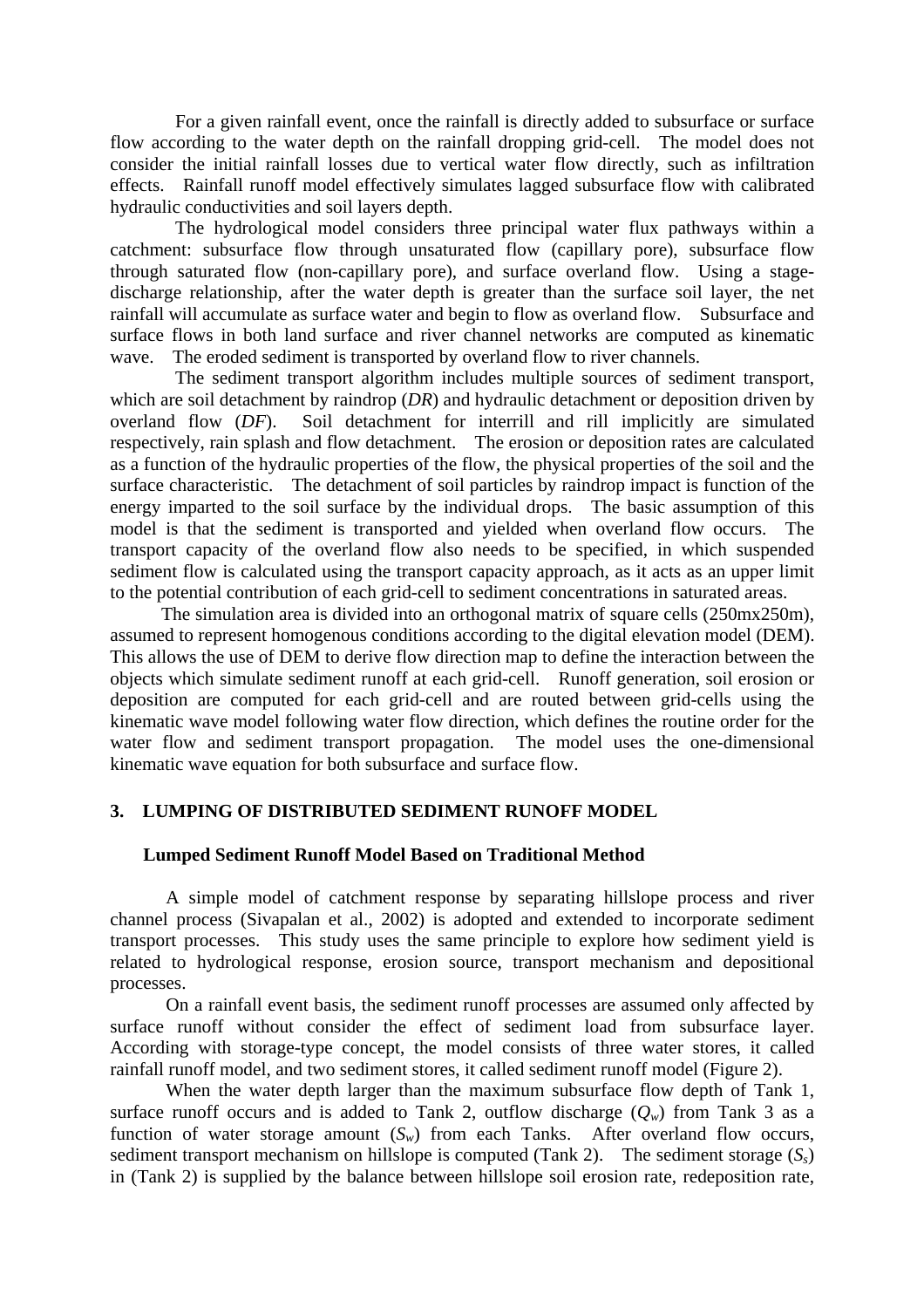and sediment discharge released to river channel. Herein, soil erosion by effective rainfall (*DR*), soil erosion or redeposition by overland flow (*DF*) are calculated.

Similarly, at a given time *t*, the river channel store in Tank 3 is supplied with sediment material from the hillslope plus the river bed erosion, and only suspended bed material load is considered and soil detachment due to rain drop energy is negleted. Some of total sediment load, as amount of wash load plus suspended material load, in river channel store is redeposited back into river bed, while another fraction is transported to catchment outlet. Similarly with the hillslope process, the mass of sediment stored in the river channel is determined by the balance between hydraulic erosion rate, redeposition rate, and the release of sediment discharge to the catchment outlet. The rate of erosion or redeposition is depending on the transport capacity of flow and current sediment concentration carried by flow.



Fig. 2 Schematic diagram of the lumped sediment runoff model at catchment scale

 The continuity equation of runoff and sediment models is represented as follows: Hillslope process:

$$
\frac{dS_{wH}}{dt} = r_H A_H - Q_H \tag{1}
$$

$$
\frac{dS_{sH}}{dt} = DR + DF_H - Q_H C_H \tag{2}
$$

$$
= k \, 56.48 \, r_H e^{-b^{*}h_{s-avr}} + \left(\alpha \left(S_{sH}^{\max} - S_{sH}\right)h_{s-avr} - Q_H C_H 3600\right)/A_H
$$

River channel process:

$$
\frac{dS_{wN}}{dt} = r_N A_N + Q_H - Q_N \tag{3}
$$

$$
\frac{dS_{sN}}{dt} = Y_H + DF_N - Q_N C_N \tag{4}
$$

$$
= Q_H C_H + \left( \alpha \left( S_{sN}^{\max} - S_{sN} \right) h_{s-avr} - Q_N C_N 3600 \right) / A_N
$$

where *k* is the soil detachability (kg/J); *KE* is the total kinetic energy of the net rainfall  $(J/m^2)$ ; and *b* is an exponent to be tuned;  $h_{s-avr}$  is the average of overland flow water depth at the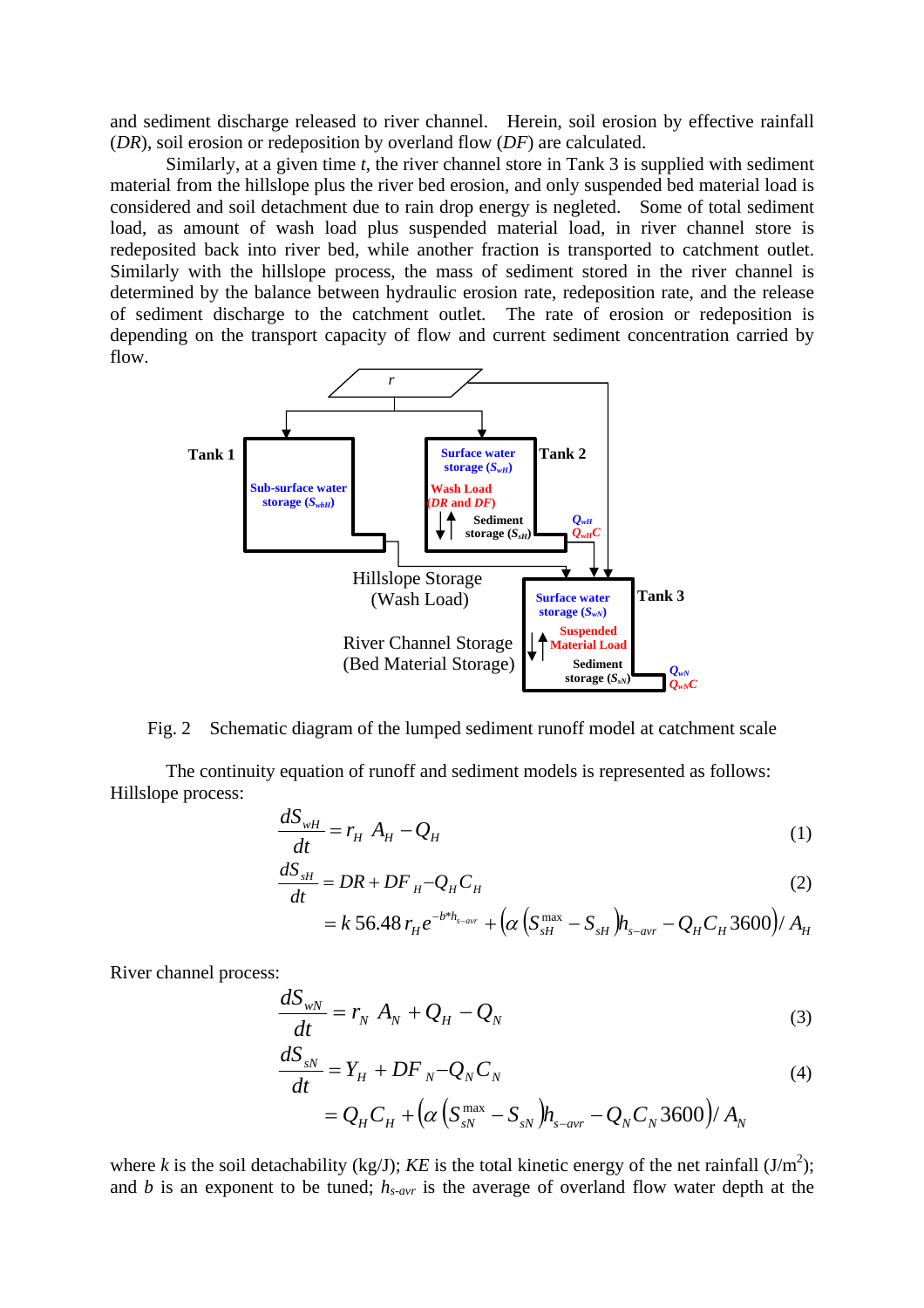hillslope/river channel,  $Y_H$  is the hillslope sediment yield;  $\alpha$  is the erosion/ deposition efficiency factor; *r* is the effective rainfall intensity;  $S_s^{max}$  is the maximum storage amount of sediment concentration; *A* is the total area; and the subscript of *H* and *N* show the hillslope and river channel section, respectively.

If the effective rainfall intensity is known, Eqs. (1,2,3,4) cannot be solved directly to obtain the outflow hydrograph and sedimentgraph from hillslopes or river channels, because other variables are unknown. A relationship is needed to relate Q,  $S_w$ ,  $S_{ws}$ ,  $h_{s-avr}$ , and  $S_s^{max}$ which are estimated from lumping distributed approach.

## **Lumping Distributed Rainfall Runoff Model**

As first stage of lumped model development, a method to lump a distributed sediment runoff model for one layer, in case the sub-surface layer was assumed reached to saturated condition, was derived (Apip et al., 2007) as an extension from the lumping method proposed by Ichikawa et al., (2000). Herein, lumped rainfall runoff model derived from lumping distributed rainfall runoff model under steady-state condition is expressed by a non-linear reservoir, the storage is non-linearly related to outlet water discharge by storage constants *K* and *p* as follows:

$$
S_w = K Q^p \tag{5}
$$

by substituting Eq. 5 into Eq. 1 or Eq. 3 becomes:

$$
\frac{dS_{wN}}{dt} = r_N A_N + Q_H - \left(\frac{S_w}{K}\right)^{1/p} \tag{6}
$$

*K* is the model parameter having a physical meaning, can be interpreted as the time of concentration for a kinematic wave to travel across the system.

The value of *K* is derived from the lumping distributed rainfall runoff approach (Apip et al., 2007). *K* is influenced by spatially distributed of slope length (*L*), slope gradient (*i*), roughness coefficient (*n*), upper contributing area (*U*), and total area (*A*). It proves that *K* can be derived from the integration of distributed equation. In new lumped model, *K* is dimensional parameter  $(m^{6/5} s^{3/5})$  is defined as:

$$
K = \sum_{j=1}^{N} \frac{w}{(A)^p} \frac{k_j}{p+1} \left( \left( L_j + \frac{U_j}{w} \right)^{p+1} - \left( \frac{U_j}{w} \right)^{p+1} \right) \tag{7}
$$

in which  $p = \frac{1}{k}$ ,  $k = \left(\frac{1}{k}\right)^m$ *m*  $p = \frac{1}{k}$ ,  $k = \left(\frac{1}{k}\right)$ ⎠  $\left(\frac{1}{n}\right)$ ⎝  $=\frac{1}{m}$ ,  $k = \left(\frac{1}{\alpha}\right)^{\frac{1}{m}}$ , and  $\alpha = \frac{\sqrt{i}}{n} = \frac{\sqrt{\sin n}}{n}$  $\alpha = \frac{\sqrt{i}}{i} = \frac{\sqrt{\sin \theta}}{i}$ 

where *i* is the slope gradient  $(m/m)$ , *n* is the roughness coefficient, *m* is the exponent constant, which can be shown to be 5/3 from manning's equation, and *j* is the number of grid-cell. Discharge per unit width  $(q)$ , flow velocity  $(v)$ , and water storage  $(s_w)$  for each grid-cell defined as:

$$
q_i = \overline{r} \left( \frac{U_i}{w} + x_i \right), \quad h_i = \left( \frac{\overline{r} \left( \frac{U_i}{w} + x_i \right)}{\alpha_i} \right)^{1/m}, \quad v_i = \left( \frac{Q}{A} \left( L_i + \frac{U_i}{w} \right) \right)^{1-p} k_i^{-1}
$$
\n
$$
s_{wi} = w \left( \frac{\overline{r}}{\alpha_i} \right)^{1/m} \frac{1}{\frac{1}{m} + 1} \left( \left( L_i + \frac{U_i}{w} \right)^{\frac{1}{m} + 1} - \left( \frac{U_i}{w} \right)^{\frac{1}{m} + 1} \right)
$$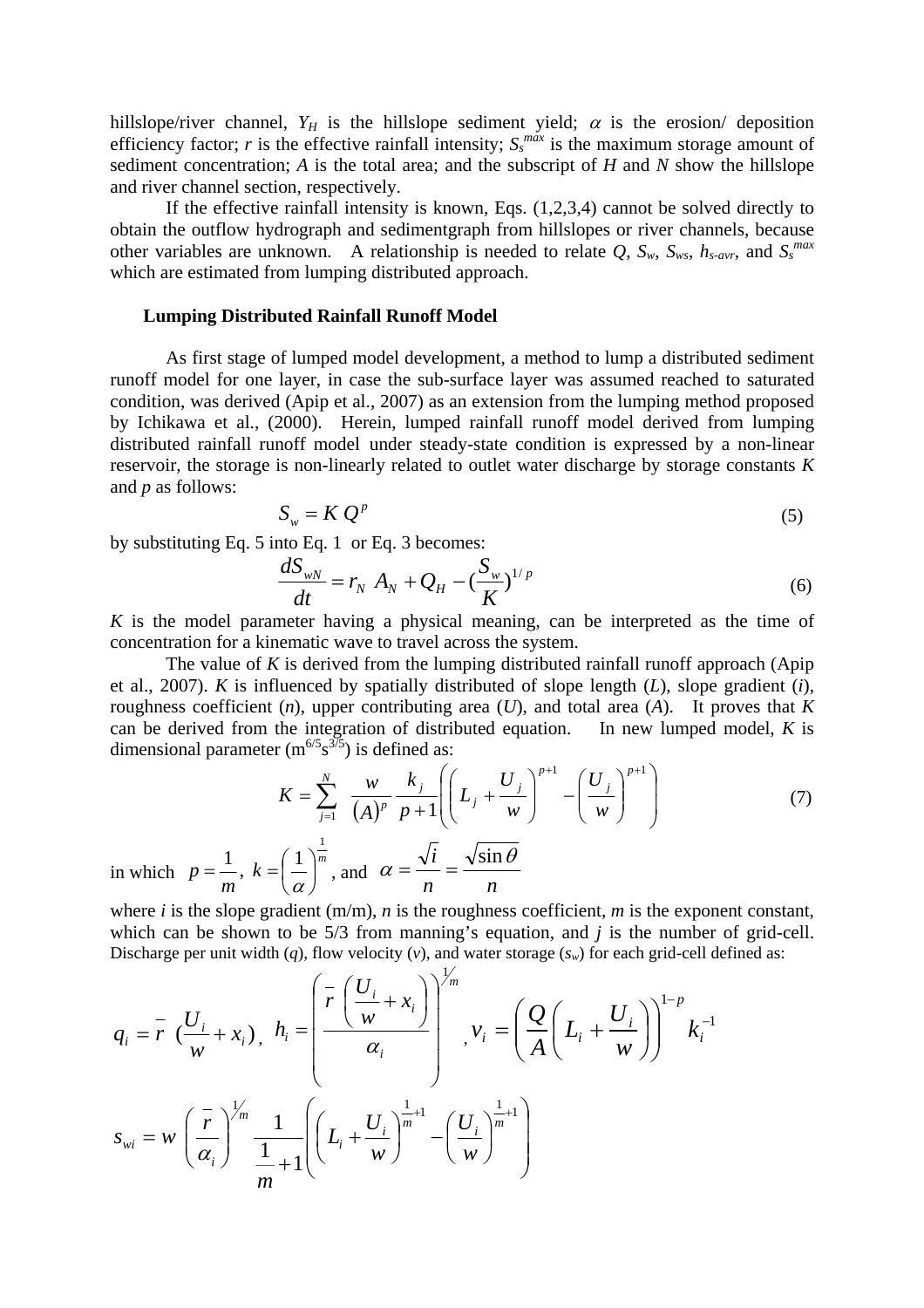Total water storage at the hillslope area or river channel area are expressed as:

$$
S_w = \sum_{i=1}^N s_{wi}
$$

### **Lumping Distributed Sediment Runoff Model**

The sediment runoff processes in this study are affected by dynamic spatial distribution of overland flow. The relationship between detachment and redeposition represented by Eq. 2 and Eq. 4 depends on the balance between  $S_s$  and  $S_s^{max}$ , the depth of overland flow or total runoff as well as. Those variables are produced from lumping distributed approach as:

# The Maximum Sediment Storage (*Ss max*)

Many, mostly empirical, equations have been developed to predict sediment transport capacity of flow (*TC*) as function flow characteristics, slope, and material characteristics. These equations often use a threshold value of stream power, shear stress, or discharge. In this study, the transportation capacity is calculated based on the Unit Stream Power (USP) theory that can be applied for sediment transport in open channels and surface land erosion (Yang, 1973). The USP theory stems from a general concept in physics that the rate of energy dissipation used in transporting sediment materials should be related to the rate of material being transported. Sediment concentration in the water flow must be directly related to USP. The USP theory contributing to *TC* is defined as a product of the overland flow velocity,  $v$ , and slope,  $i$ , in the  $i<sup>th</sup>$  grid-cell. Small particles such as clay and silt move mostly in suspension and easily carried by the flow while the sand fraction moves as bedmaterial and more difficult to move by flow. This is accomplished that *TC* depends on the particle settling velocity, shear velocity, grain size, kinematic viscosity of the water, and water density. A relationship between USP and the upper limit to the sediment concentration in the overland flow,  $C_t$  (ppm), can be derived (Yang, 1973 and Yang, 1979). Hence  $TC$  is the product of  $C_t$  as:

a. Surface Land and Erosion:

$$
TC = \log C_{t} = I + J \log((vi - v_{critical}i)/\omega)
$$
\nin which:

\n
$$
I = 5.435 - 0.386 \log(\omega D_{50} / NU) - 0.457 \log(U^{*}/\omega)
$$
\n
$$
J = 1.799 - 0.409 \log(\omega D_{50} / NU) - 0.314 \log(U^{*}/\omega)
$$
\n
$$
\omega = \sqrt{\frac{2}{3} + \frac{36}{\left(\frac{\rho_{s}}{\rho_{w}} - 1\right)g\left(\frac{D_{50}}{1000}\right)^{2/NU}} - \sqrt{\frac{\rho_{s}}{\left(\frac{\rho_{s}}{\rho_{w}} - 1\right)g\left(\frac{D_{50}}{1000}\right)^{2/NU}}}
$$
\n(8)

where *vi* is the unit stream power,  $m/s$  (*v* is flow velocity in  $m/s$  and *i* is the slope gradient m/m);  $v_{critical}$  is the critical unit stream power ( $v_{critical}$  is the critical flow velocity);  $\omega$  is the sediment fall velocity (m/s) calculated by Rubey's equation;  $\rho_s$  is the sediment particle density (kg/m<sup>3</sup>);  $\rho_w$  is the water density (kg/m<sup>3</sup>); *g* is the specific gravity (m/s<sup>2</sup>); *D<sub>50</sub>* is the median of grain size (mm); and  $NU$  is the kinematic viscosity of the water  $(m/s<sup>2</sup>)$ .  $U^* = \sqrt{g_i h_s}$ ) is the average shear velocity (m/s).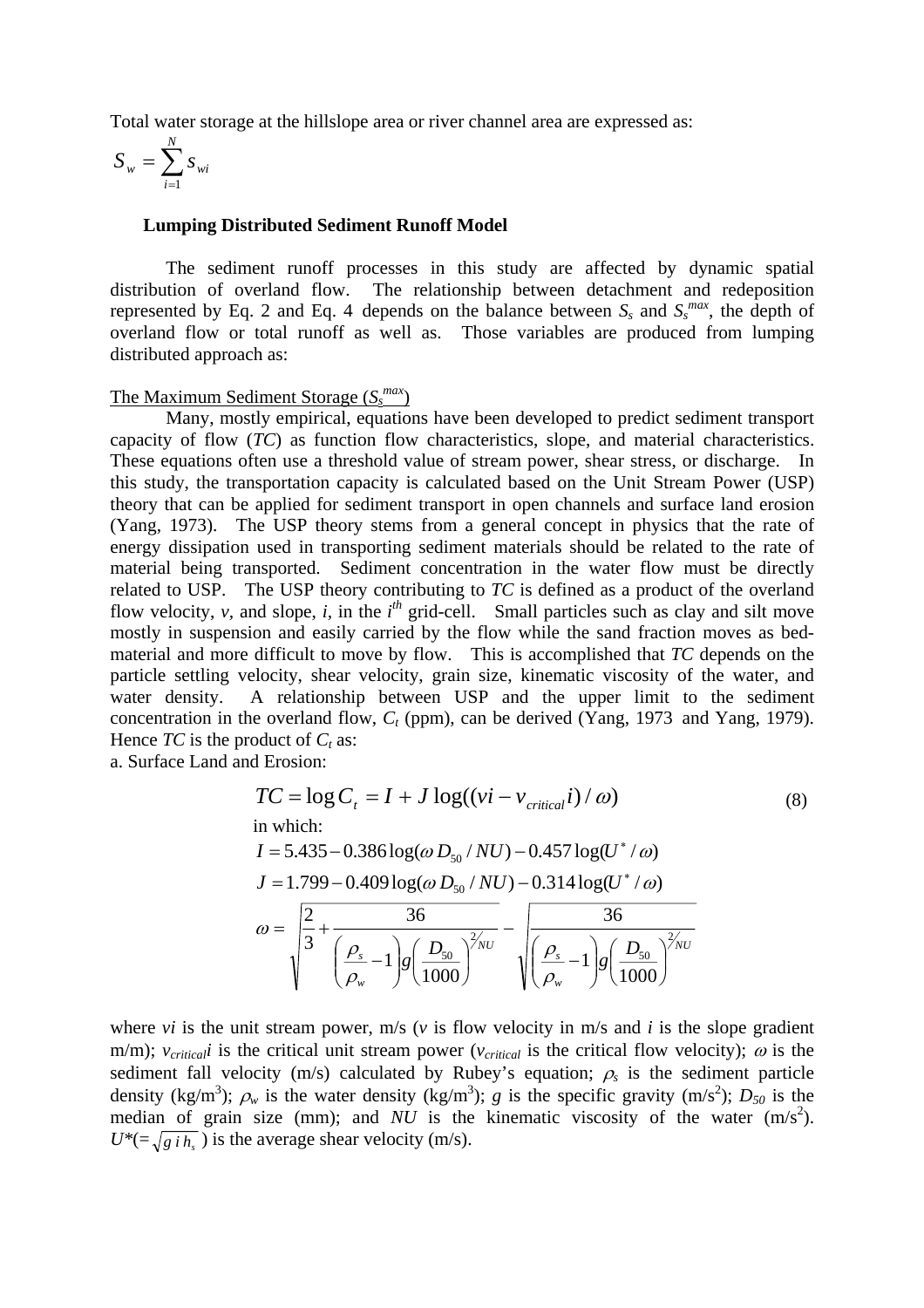### b. River Channel Erosion

The sediment transport function within river channel has been intended for the estimation of sediment transport rate or concentration at a nonequilibrium condition with deposition process. When the wash load and concentration of fine material is high, nonequilibrium bed-material sediment transport may occur, and its amount is a function of wash load. Wash load which depends on the supply from hillslopes has been assumed is high enough to significantly affect the fall velocity of sediment particles, flow viscosity, relative density of sediment and water.

For flow in river channel and at a nonequilibrium, transport capacity concentration of flow is modeled as a function of modified Yang's unit stream power, which is an expression for the total load with high concentration of fine sediment particle. Regarding Eq. 8 when sediment concentration is not too low, the incipient motion criteria, called critical stream power, can be neglected. To apply Eq. 8 to a river with a high concentration of fine materials and wash load, the values of viscosity, fall velocity, and relative density have to modified to consider the influence of high concentration of fine material on those values. Herein, the modified unit stream power formula proposed by Yang et al. (1979) is expressed:

$$
TC = LogC_{t} = 5.165 - 0.153 \frac{\omega_{m} D_{50}}{NU_{m}} - 0.297 \log \frac{U_{*}}{\omega_{m}}
$$
  
+  $(1.780 - 0.360 \log \frac{\omega_{m} D_{50}}{NU_{m}} - 0.480 \log \frac{U_{*}}{\omega_{m}}) \log(\frac{\gamma_{m}}{\gamma_{s} - \gamma_{m}} \frac{vi}{\omega_{m}})$  (9)

the coefficients in Eq. 9 are identical to those in Eq. 8. However, the values of ω, <sup>γ</sup>*s*, and *NU* are modified for sediment transport in sediment-laden

The maximum sediment storage on hillslopes or river channels scale is defined as the total sediment transport capacity of overland flow in a whole of the hillslopes for each time step calculation. Therefore, we expressed the maximum sediment storage as the function of *TC* from the *i*<sup>th</sup> grid-cell, surface water storage amount in the *i*<sup>th</sup> grid-cell ( $s_{ws}$ ), and  $S_{ws}$ . The maximum sediment storage at hillslope area is calculated by adding up  $TC_i$  multiplied to  $s_{wsi}$ for all grid-cells as:

$$
S_s^{\max} = \sum TC_i \, s_{w_i} \, / (S_w 1000) \tag{10}
$$

*TC* (ppm) for the  $i^{th}$  grid-cell has been estimated by:

#### Sediment Concentration (C)

Based on the relationship between the current sediment storage  $(S_s)$  (kg/m<sup>3</sup>/hr) and  $S_w$ for each time step calculation, the value of *C* from hillslope/river channel area can be solved:

$$
C = \frac{S_s}{S_{ws}}\tag{11}
$$

for each time-step calculation *C* is assumed to be uniform over the hillslope/river channel area and this is the variable of sediment continuity (see Eqs. 2 & 4).

# **4. COMPARISON OF LUMPED AND DISTRIBUTED MODEL UNDER DISCRETIZATION OF CATCHMENT AREA**

The numerical experiments were run in two cases of rainfall event mode with hourly rainfall data input (Case 1: short duration, and Case 2: long duration) at four cases catchment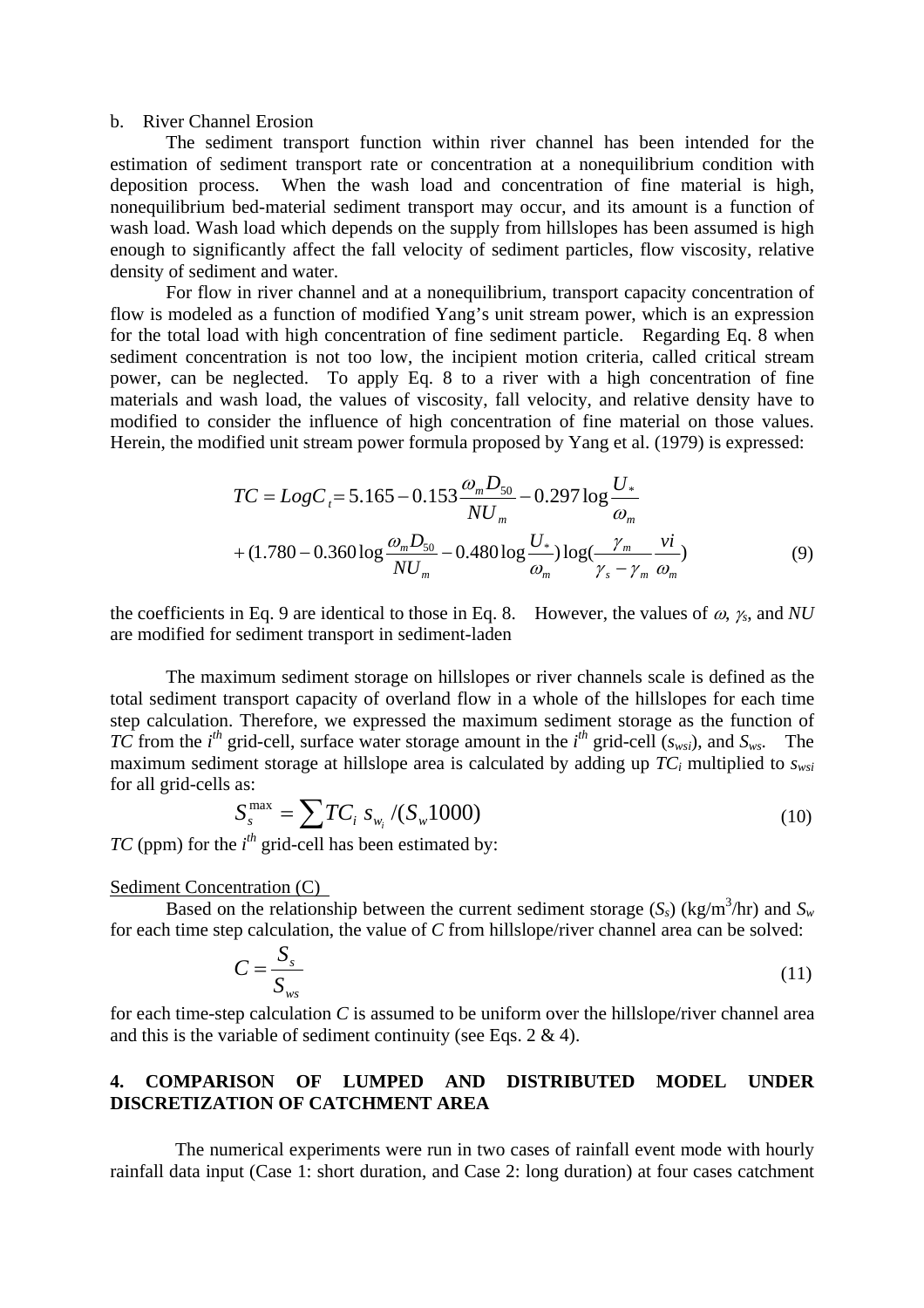size. A digital topographic model for the Lesti River catchment was first developed and then four scenarios of the catchment size (Case A, Case B, Case C, and Case D), the high-, medium-, and low resolution of catchment size in term of lumped mechanism were delineated (see Figure 3) and it characteristics are given in Table 1. For each catchment size, average rainfall over whole area was used.

The original distributed sediment runoff model parameters were calibrated and validated using historical data for the  $351.3 \text{ km}^2$  of the Lesti River catchment. These calibration and validation runs suggest that observed data of hydrological condition and sediment transport mechanism is generally amenable to the hydrological and sediment transport mechanism based on the original distributed sediment runoff model. The lumped model algorithm was applied to each synthetic of catchment area and compared with simulation results using distributed model.

Table 1 The characteristic of four cases catchment size in the Lesti River catchment

| <b>Catchment</b> | <b>Total grid-cell</b> | Area $(km^2)$ |
|------------------|------------------------|---------------|
| Case A           | 404                    | 25.3          |
| Case B           | 1743                   | 108.9         |
| Case C           | 2114                   | 132.1         |
| Case D           | 6101                   | 351.3         |



Figure 3 Lesti River catchment was partioned into four synthetic catchment area, in which red lines are the catchment area and blue lines are river channels.

Figure 4 is plots of the water discharge and sediment concentration by the physicallybased distributed sediment runoff model and the lumped model for the entire period of rainfall scenario (Case 1 and Case 2). Figure 4 shows the discrepancy of simulation results between the original distributed model and it lumped model version for both water discharge and sediment concentration. The lumped model is in an acceptable way to reproduce the discharge and sediment concentration simulated by distributed model. All the values of correlation coefficient more than 0.90, its mean that the lumped model is in an acceptable way to reproducing the water discharge and sediment concentration calculated by distributed model. Just as with the case of sediment concentrations the correlation coefficients lower than outflow discharges.

However, in the case water discharge when the catchment size is increase, discrepancy between simulated values by the lumped and distributed models is generally higher. In the case of simulated sediment concentrations, the differences are higher than simulated water discharges, variation depending on the catchment size and characteristics as well as.

 The discrepancy between lumped and distributed models for water discharges simulated in Case D under the rainfall condition Case 1 is higher than Case 2, in which the lumped model tends to underestimate, is due to the assumed steady state condition in deriving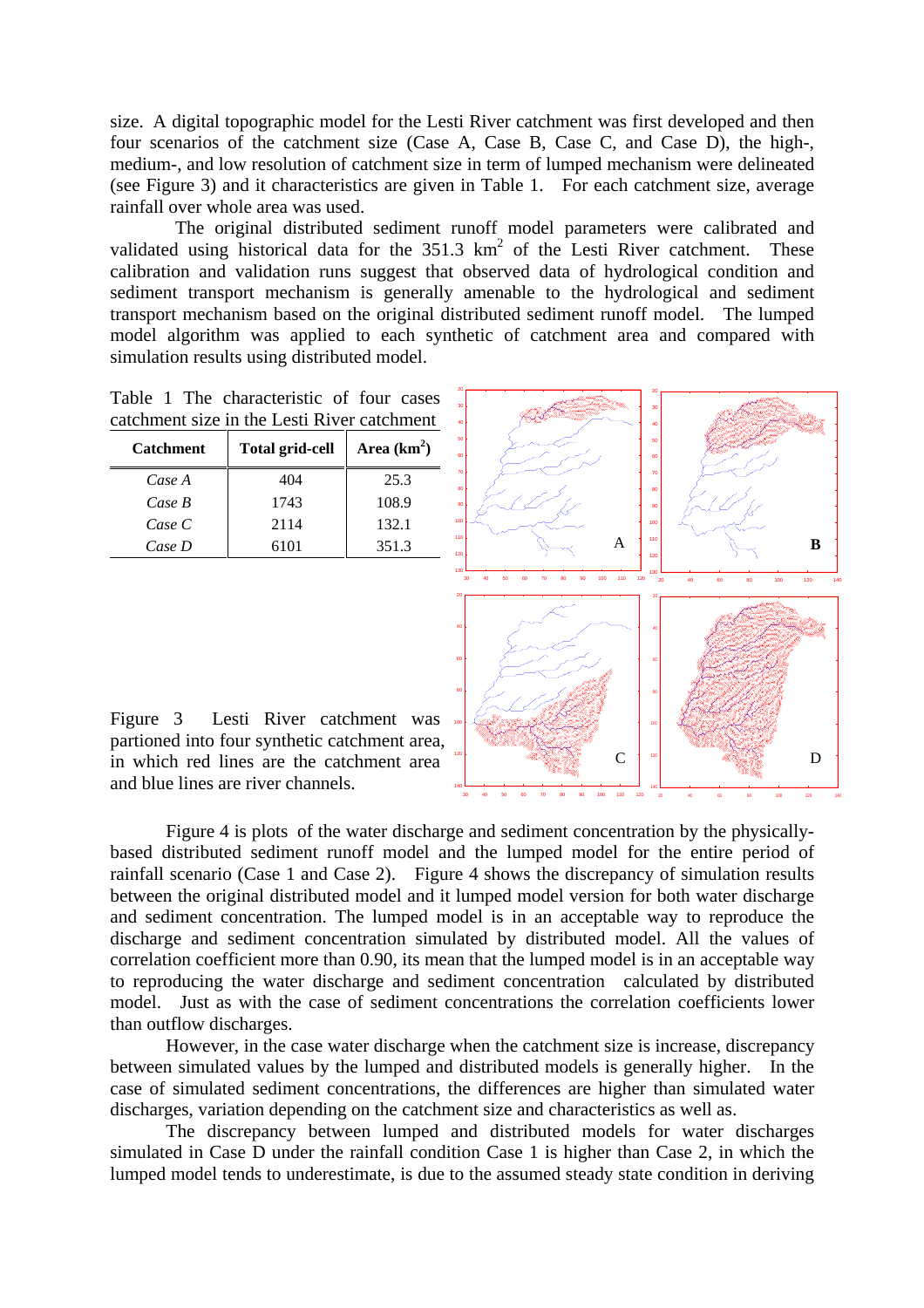lumped model, total rainfall in Case 1 is less than total rainfall of Case 2.

 Conventionally sediment yield is held to decrease as basin area increases. For drainage areas in the range between small catchments and large basin  $(>10km^2)$ , the effect of sediment sinks often becomes dominant over sediment sources, resulting in a gradual decline in sediment yield. The explanations for this is that large catchments often have more extensive floodplain development as well as footslopes where sediment are stored, the travel distance for sediment through catchment is longer and small catchments are more likely to respond directly to event driven flood than large catchments. The characteristics of sediment yield simulated by lumped model are consistent with these studies (see Case A).



Figure 4 Comparison of simulated outflow discharges and sediment discharges by lumped and distributed models for two scenario rainfall data input: (a) Case 1; and (b) Case 2 and combined with four scenarios of synthetic catchment area.

### **CONCLUSIONS**

Within the range of possible catchment area and soil depth, simulation results computed by the lumped model for hillslope area and river channel agree well with the simulation results computed by the original distributed model. For lumped rainfall runoff model, the discrepancy of the lumped model and distributed model increases when the catchment area and soil thicknesses increase, low accumulative rainfall amount, and/or spatial temporal variation of rainfall are large. In the case of simulated sediment concentrations, the